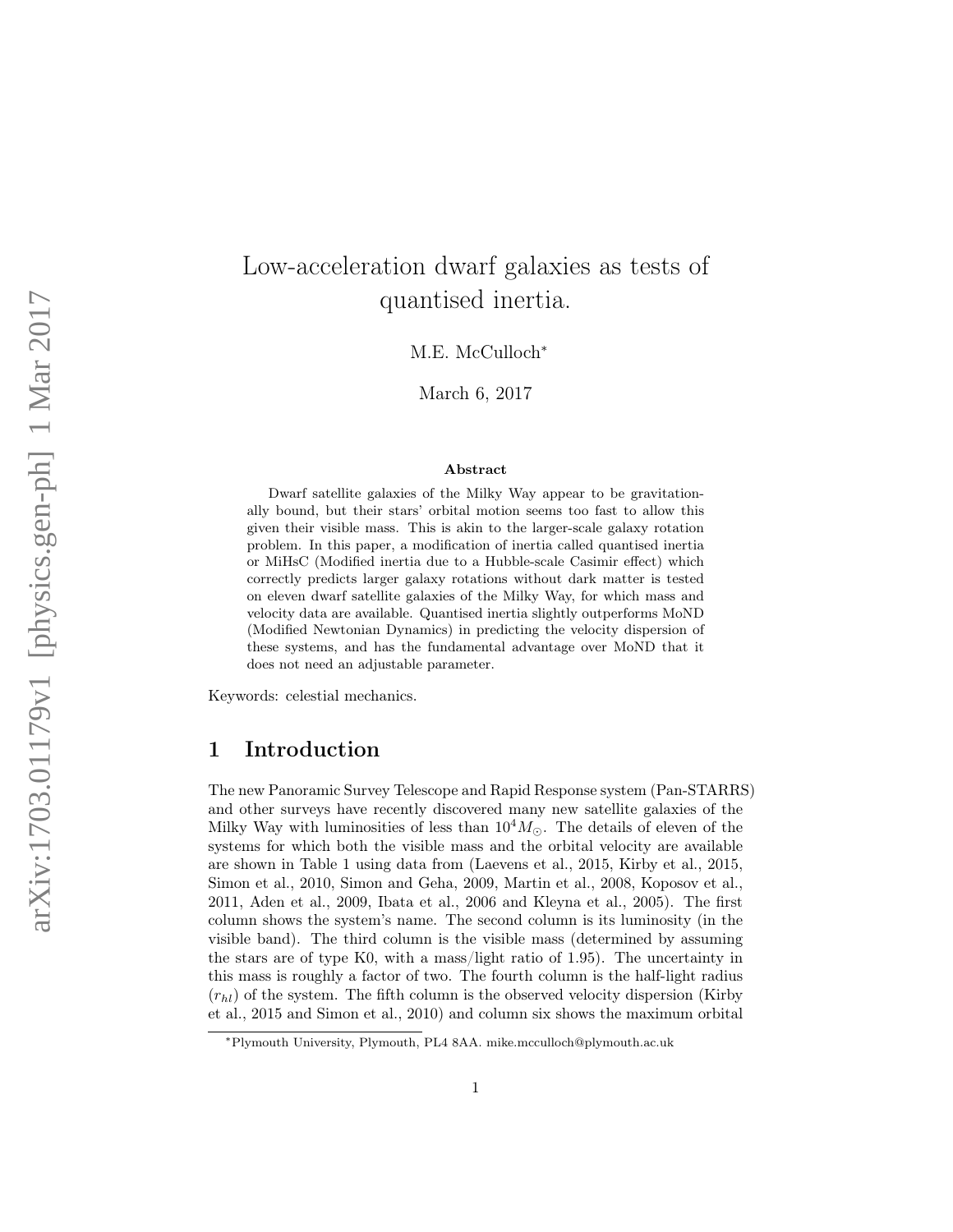speed  $(v)$  of the stars consistent with a gravitationally bound state assuming Newtonian dynamics, ie:  $v = \sqrt{GM/r}$ . It is clear that assuming standard dynamics, all of these systems are orbiting far too fast to be gravitationally bound (although it has been shown that for Segue-1, Bootes-II, Leo IV and Hercules there is a small chance that the excess velocity dispersions could be due to the presence of binary stars, McConnachie and Côté, 2010).

These anomalies are similar to the galaxy rotation or galaxy cluster missing mass problem (Zwicky, 1937, Rubin and Ford, 1970) in which the outer stars of galaxies also show velocities too large to be bound by the gravitational pull of the galaxies' visible matter. In galaxies and galaxy clusters this is typically corrected ad hoc by adding dark matter to bind the galaxy gravitationally, but in these dwarf galaxies the amount of dark matter that needs to be added to the systems is several hundred to several thousand times the visible matter (for Segue 1 and Triangulum II it is up to 2600 and 3600 times) and it is unsatisfactory to have a solution that must be added to each galaxy by a different arbitrary amount.

| System           | Luminosity                            | Vis' mass,  | $r_{hl}$ | Observed $\sigma_V$             | $v_{Newton}$                          | $v_{MoND}$          |
|------------------|---------------------------------------|-------------|----------|---------------------------------|---------------------------------------|---------------------|
|                  | $L_{\odot}$                           | $M_{\odot}$ | рc       | km/s                            | km/s                                  |                     |
| Triangulum-II    | $\overline{450^{+225}_{-225}}$        | 877.5       | 34       | $5.1_{-1.4}^{+4.1}$             | $0.34^{+0.6}_{-0.2}$                  | $-0.5$              |
| Segue-1          | $335^{+235}_{-185}$                   | 653.25      | 30       | $3.7^{+1.4}_{-1.1}$             | $0.31_{-0.2}^{+0.6}$<br>$-0.2$        | $1.8^{+0.6}_{-0.6}$ |
| Ursa Major 2     | $4000^{+1800}_{-1000}$<br>$-1900$     | 7800        | 140      | $6.7^{+1.4}_{-1.4}$             | $\overline{0.5^{+0.9}_{-0.3}}$        | $3.3^+$             |
| Coma Berenices   | $3700^{+1800}_{-1700}$                | 7215        | 70       | $\overline{4.6^{+0.8}_{-0.8}}$  | $0.68^{+1.3}_{-0.4}$                  | $3.3^+$<br>-0.9     |
| Bootes 2         | $1000 + \frac{800}{800}$<br>800       | 1950        | 51       | $10.5^{+7.4}_{-7.4}$            | $0.41^{+0.8}_{-0.1}$                  | $2.4^{+0.9}_{-1.1}$ |
| Bootes 1         | $30000 + 6000$<br>-6000               | 58500       | 242      | $5.7^{+3.3}_{-3.3}$             | $1.04^{+1.6}_{-0.7}$                  | $5.5^{+}$           |
| Canes Venatici 2 | $7900^{+3400}_{-3700}$<br>$-3700$     | 15,405      | 74       | $4.6^{+1}_{-1}$                 | $0.96^{+1}_{-0}$<br>$-0.5$            |                     |
| Leo IV           | $8700^{+4400}_{-4700}$<br>$-4700$     | 16,965      | 116      | $3.3^{+1.7}_{-1.7}$             | $0.81^{+1.4}_{-0.4}$<br>$-0.4$        |                     |
| Canes Venetici 1 | $+100000$<br>200000                   | 448,500     | 564      | $13.9^{+3.2}_{-2.5}$<br>$-2.5$  | $1.88^{+2.8}_{-1.2}$<br>$-1.3$        |                     |
| Ursa Major 1     | 4000<br>14000<br>–4000                | 27,300      | 318      | $\overline{9.3}^{+11.1}_{-1.2}$ | $0.62^{+}$<br>$-0.4$                  |                     |
| Hercules         | $36000^{+11000}_{-11000}$<br>$-11000$ | 70,200      | 330      | $5^{+1}_{-1}$                   | $0.97^{+1.6}_{-0.6}$<br>$^{\rm -0.6}$ |                     |

Table 1. Physical parameters for the eleven dwarf galaxies considered here. The columns show the name of the system, its luminosity (with the range of error), its visible mass (with a error of a factor of two), its half-light radius, its observed velocity dispersion and the predictions of Newton/GR and MoND.

One alternative to dark matter is MoND (Modified Newtonian Dynamics) (Milgrom, 1983) and the more recent relativistic version of it by Bekenstein (2004) in which either the gravitational force on, or the inertial mass of, orbiting stars is varied for very low accelerations so that  $\mu(g/a_0)g = g_N$  where g is the total acceleration,  $g_N$  is the Newtonian acceleration and  $a_0$  is an adjustable parameter set typically to  $a_0 = 1.2 \times 10^{-10} m/s^2$  (Famaey and McGaugh, 2012). The so-called interpolation function varies but Famaey and Binney (2005) found that  $\mu = x/(1+x)$  is successful. Using this value for  $a_0$ , the predicted maximum speeds  $(v = (GMa_0)^{0.25})$  are still too low, as shown in column seven in Table 1. Furthermore, MoND is an empirical hypothesis that has no physical model and it relies on its adjustable parameter  $(a_0)$  being fitted to the data by hand, which is unsatisfactory since no justification is given for this parameter.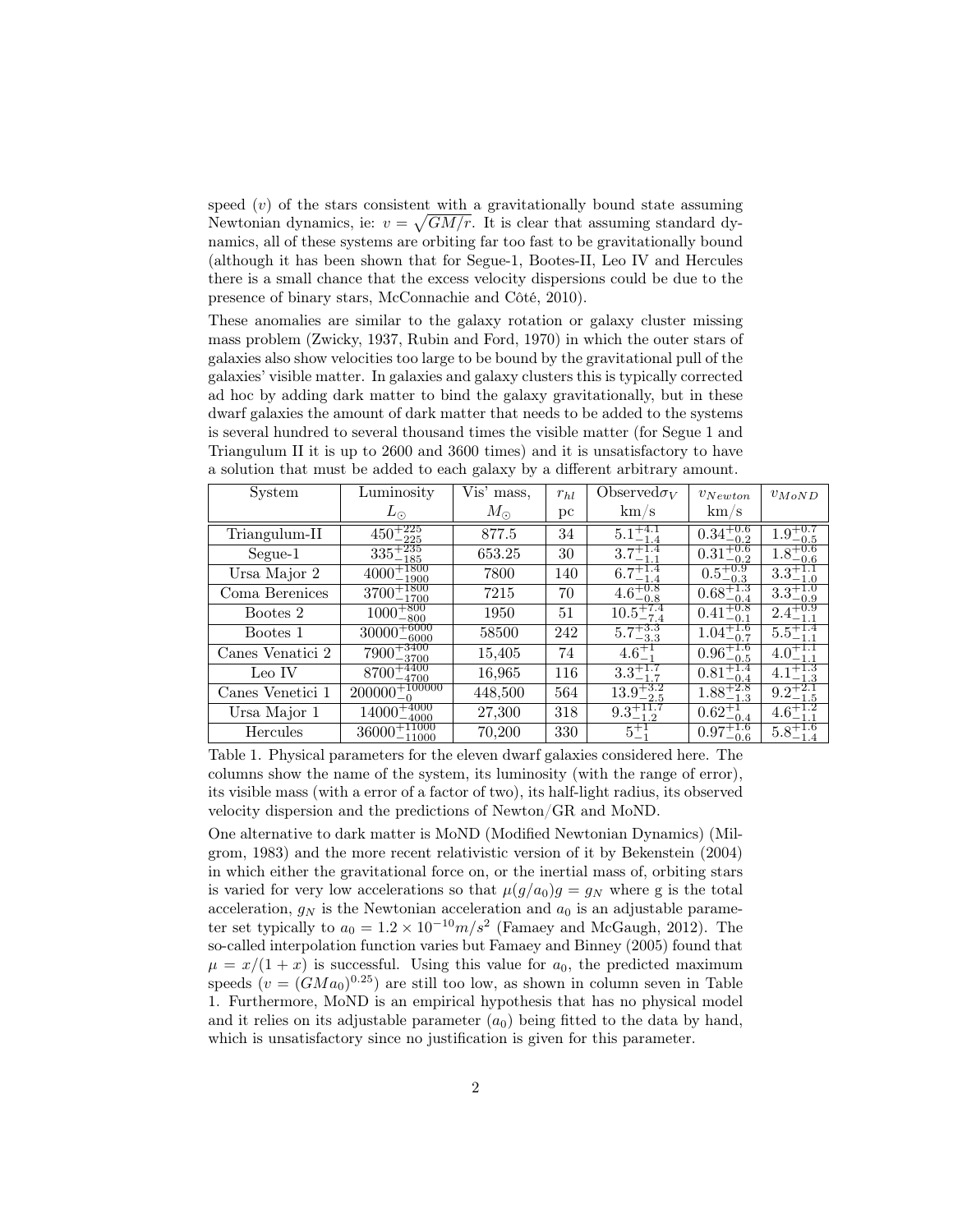Milgrom (1999) noticed that the Unruh temperature (heat radiation seen only by an accelerating object) behaves rather like the inertial mass in MoND, but suggested that since the Unruh radiation was isotropic it was unlikely to be the cause for inertia.

However, McCulloch (2007, 2013) showed that there was a way to achieve an inertial model with Unruh radiation. When an object accelerates, say, to the right, an information horizon forms to its left. If it is then assumed that the wavelengths of Unruh waves have to fit into the distance between the object and the horizon (with nodes at the horizon and object) then the Unruh radiation will be suppressed by the horizon in the direction opposite to the acceleration and, so it becomes anisotropic, pushing the object back against its initial acceleration. This models standard inertia (McCulloch, 2013, Gine and McCulloch, 2016). Furthermore, this model predicts that some of the Unruh radiation will also be suppressed, this time isotropically, by the distant Hubble horizon which will make this mechanism less efficient, reducing inertial mass in a new way for very low accelerations for which Unruh waves are very long (McCulloch, 2007). This model, called MiHsC (Modified inertia by a Hubble-scale Casimir effect) or quantised inertia modifies the standard inertial mass  $(m)$  as follows:

$$
m_i = m \left( 1 - \frac{2c^2}{|a|\Theta} \right) \tag{1}
$$

where c is the speed of light,  $\Theta$  is the co-moving diameter of the observable universe  $(8.8 \times 10^{26}m)$ , Bars and Terning, 2009) and |a| is the magnitude of the acceleration of the object relative to surrounding matter. Eq. 1 predicts that for terrestrial accelerations (eg:  $9.8m/s^2$ ) the second term in the bracket is tiny and standard inertia is recovered, but in environments where the mutual acceleration is of order  $10^{-10}m/s^2$ , for example at the edges of galaxies or in dwarf galaxies, the second term becomes larger and the inertial mass decreases in a new way. This modification does not affect equivalence principle tests using torsions balances since the predicted inertial change is independent of the mass. One might question why only the acceleration of the whole star determines  $a'$ and not the huge accelerations within the star. The answer is that in quantised inertia, the random accelerations of the hot atoms in the stars cancel out: they produce Rindler horizons all around the star symmetrically so there is no net effect on dynamics, but the small acceleration component that all the atoms jointly have, produce a systematic directional effect, so the  $a'$  in Eq. 1 is that of the star as a whole. The acceleration of the dwarf galaxy itself with respect to the Milky Way (the External Field Effect) is not used in Eq. 1 since the horizons formed by this acceleration occur on the side of the dwarf away from the Milky Way and so affect the collective motion, but not the internal dynamics.

In this way quantised inertia explains galaxy rotation without the need for dark matter (McCulloch, 2012) because it reduces the inertial mass of outlying stars and allows them to be bound even by the gravity from the visible matter. It also explains the recently observed cosmic acceleration (McCulloch, 2010).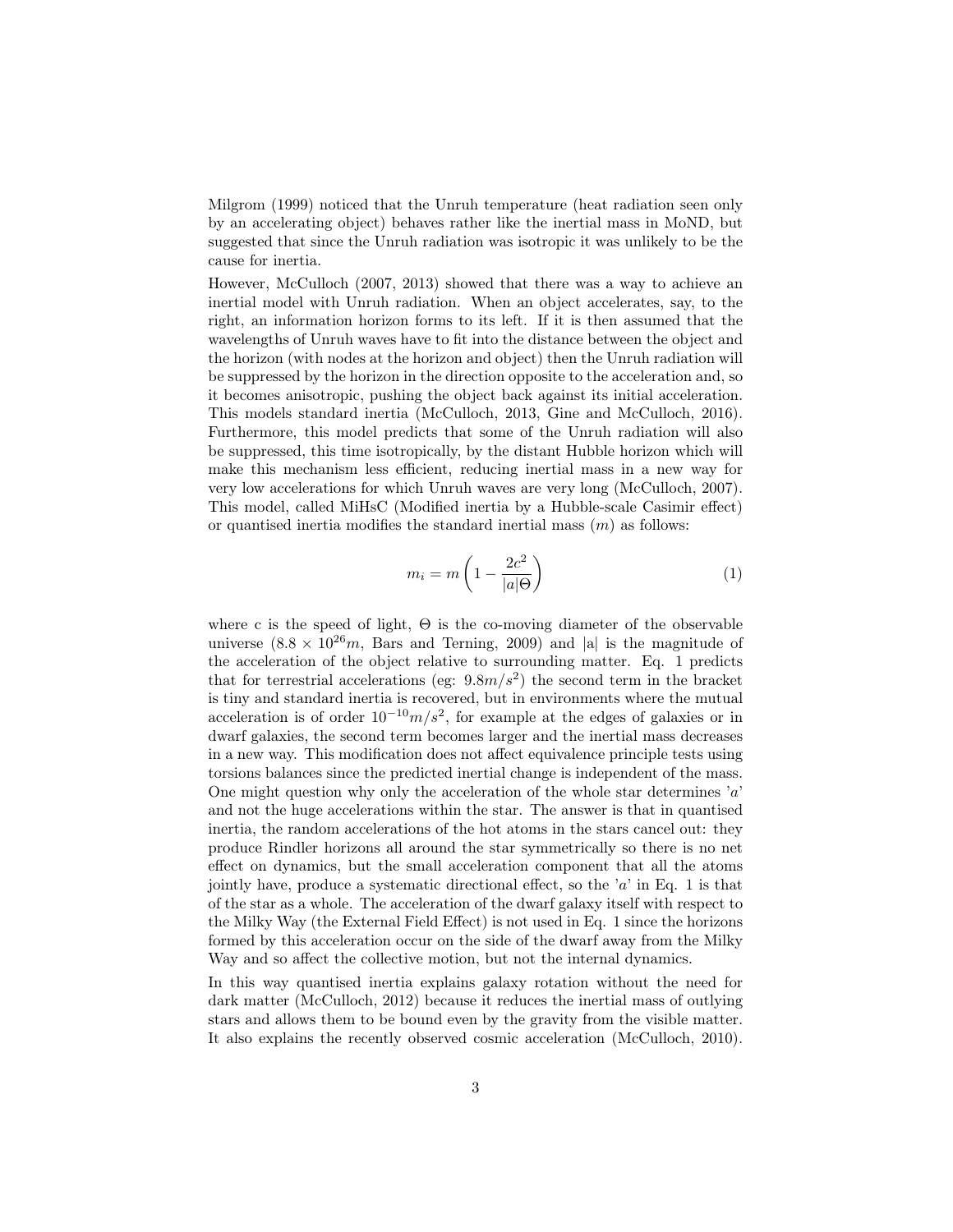These results are encouraging, but not conclusive, since more flexible theories like dark matter, dark energy or MoND can be fitted to the data. Note that quantised inertia predicts a formula similar to the 'simple' interpolation function of MoND  $\mu = x/(1+x)$  for higher accelerations, but the critical acceleration  $(a_0)$  in quantised inertia is predicted by the theory itself and does not have to be input. It is not known if quantised inertia is consistent with Solar system data or not. Although MoND has been severely constrained by Solar system tests (Iorio, 2008) quantised inertia is fundamentally different from MoND.

Dwarf galaxies are ideal tests because they represent systems in which the acceleration is extremely low so the effects of quantised inertia should be noticeable, and also the observed dynamics are so unexpected that the amounts of dark matter needed are extreme and less convincing.

### 2 Method

We can model a dwarf spheroidal galaxy by equating the gravitational force holding its stars together and the inertial force pulling it apart, as follows

$$
\frac{GMm}{r^2} = \frac{m_i v^2}{r} \tag{2}
$$

where  $G$  is the gravitational constant,  $M$  is the mass of the dwarf galaxy within a radius  $r$ , and  $v$  is the orbital velocity at radius  $r$ . Here  $m$  is the gravitational mass and  $m_i$  is the inertial mass of individual stars. Since it is usually assumed that  $m = m_i$  this produces the Newtonian result

$$
v = \sqrt{\frac{GM}{r}}\tag{3}
$$

Now we can try the same thing with MiHsC using a derivation similar to the one for full-sized galaxies in McCulloch (2012). Starting with Newton's second law and his gravity law

$$
F = m_i a = \frac{GMm}{r^2} \tag{4}
$$

where M is the mass of the system, m and  $m_i$  are the gravitational and inertial masses of a star, no longer assumed to be equal, and  $a$  is the acceleration of the star in its orbit. Replacing the inertial mass with that from MiHsC (Eq. 1) gives

$$
m\left(1 - \frac{2c^2}{|a|\Theta}\right)a = \frac{GMm}{r^2} \tag{5}
$$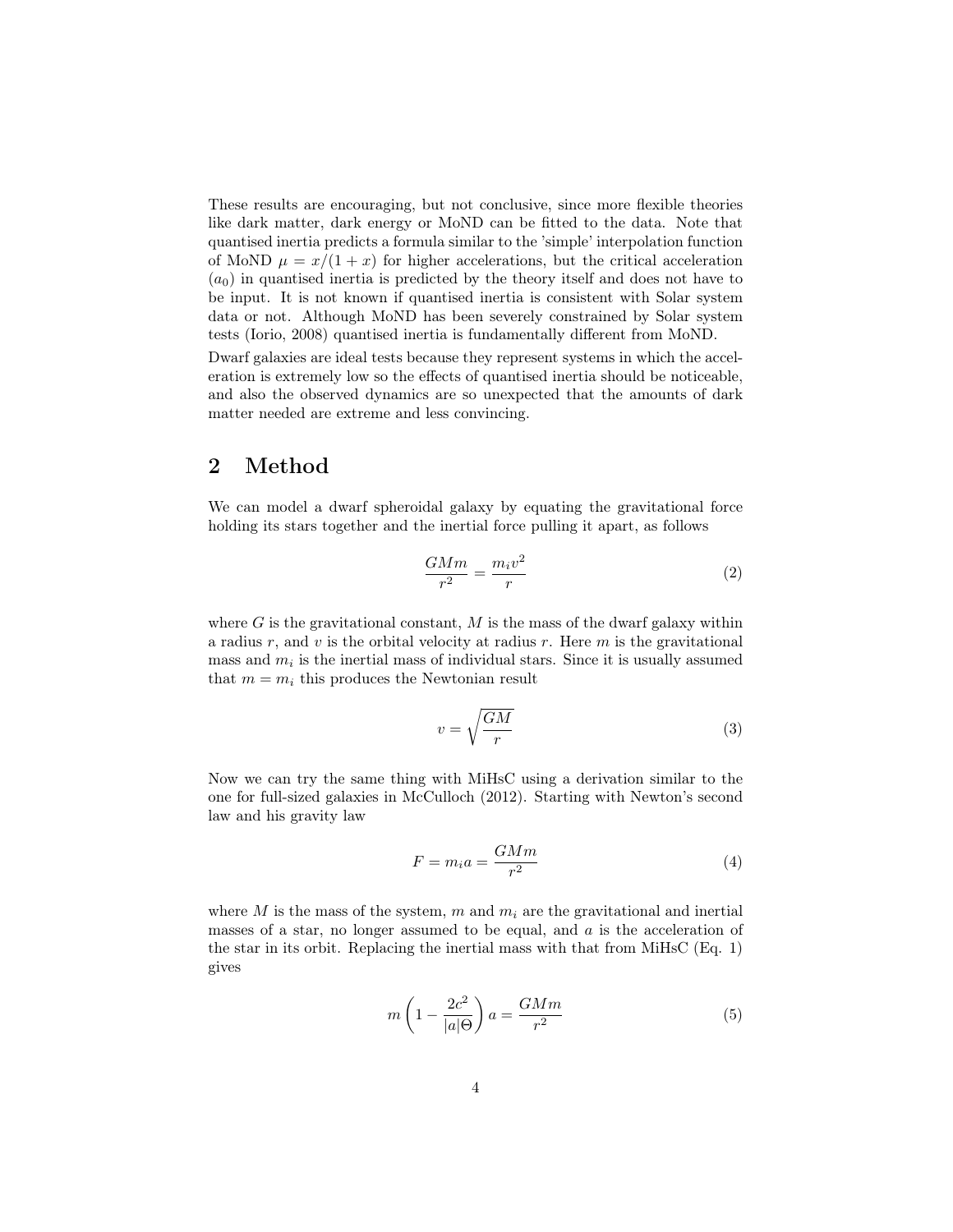The 'a' can be split into a component of orbital acceleration that is constant  $(a = v<sup>2</sup>/r)$  and one that varies due to inhomogeneities in the dwarf galaxy, called  $a'$ , so

$$
\left(1 - \frac{2c^2}{(|a| + |a'|)\Theta}\right) a = \frac{GM}{r^2} \tag{6}
$$

Multiplying through by  $a + a'$  gives

$$
\left(|a| + |a'| - \frac{2c^2}{\Theta}\right)a = \frac{GM(|a| + |a'|)}{r^2} \tag{7}
$$

MiHsC predicts a minimum acceleration of  $2c^2/\Theta$ . This occurs because as accelerations reduce, the wavelength of the Unruh waves seen by an orbiting star lengthen and a greater proportion of them are disallowed by the Hubble-scale Casimir effect (they do not fit exactly inside the cosmic horizon, so are disallowed). Therefore, as the inertial mass decreases it become easier for a star to be accelerated into an orbital bound trajectory even by the small amount of visible matter. A balance is predicted to occur at a minimum acceleration as mentioned above of  $2c^2/\Theta$  (see McCulloch, 2007). For an orbiting star the rotational acceleration is less than  $a = 2c^2/\Theta$  so the residual acceleration must appear in the a' term. Therefore  $|a'| = 2c^2/\Theta$  and the second and third terms in eq. 7 cancel to leave

$$
a^2 = \frac{GM(|a| + |a'|)}{r^2} \tag{8}
$$

Now we know that  $a < a'$ . So we can approximate this, with

$$
a^2 = \frac{GM|a'|}{r^2} \tag{9}
$$

Since  $a = v^2/r$  and  $|a'| = 2c^2/\Theta$  then

$$
v^4 = \frac{2GMc^2}{\Theta} \tag{10}
$$

Therefore, in MiHsC / quantised inertia

$$
v = \left(\frac{2GMc^2}{\Theta}\right)^{\frac{1}{4}}\tag{11}
$$

This formula is similar to the MoND formula  $v = (GMa_0)^{\frac{1}{4}}$  except that it is based on a stated physical model whereas MoND has no specific model, and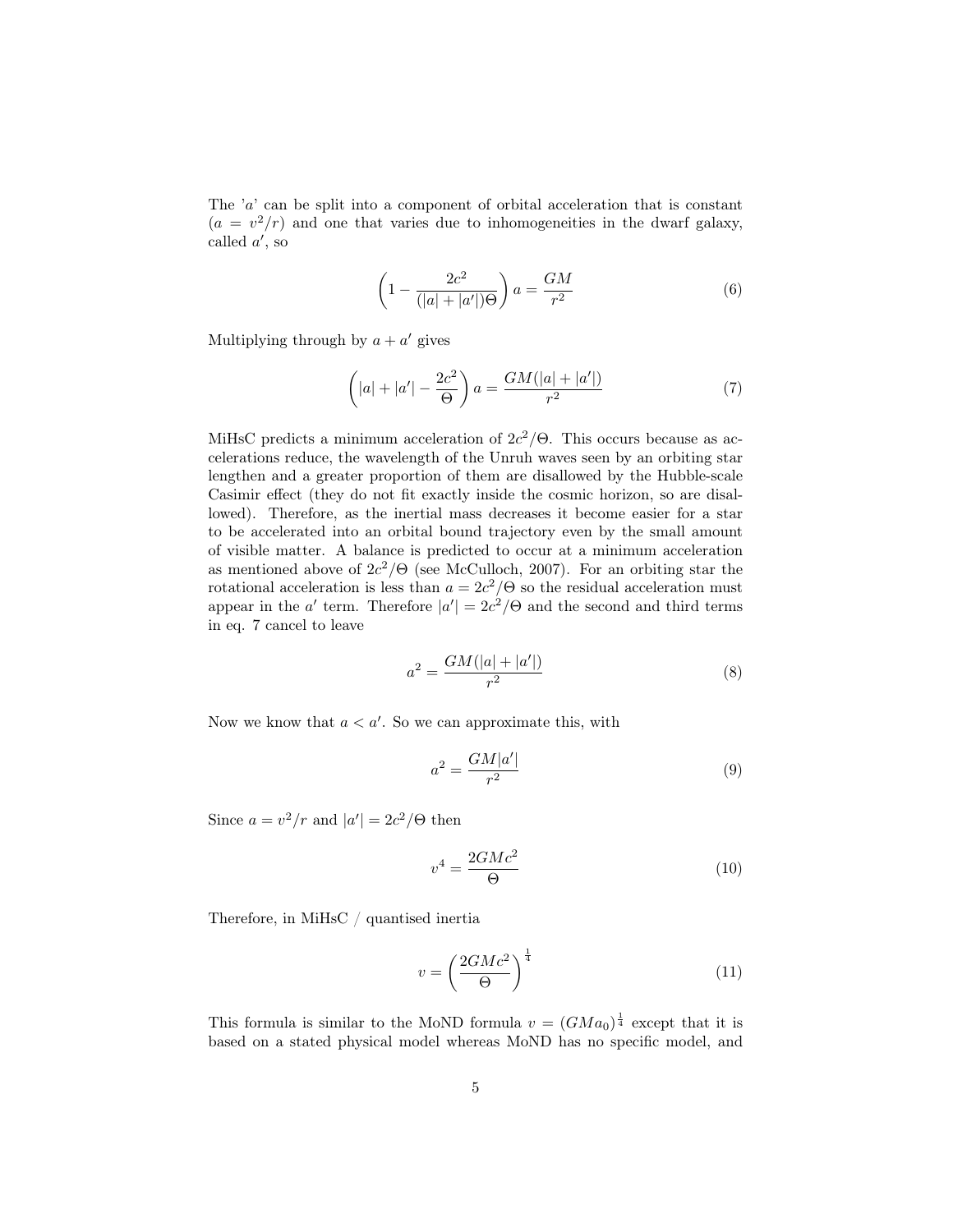also quantised inertia has no need for an adjustable parameter  $a_0$ , which (see Eq.11) is predicted by the model itself to be  $2c^2/\Theta = 2 \times 10^{-10} m/s^2$  (though see also the slightly different result of Pickering, 2017). There is therefore no possibility of 'tuning' MiHsC to fit the data so the fact that it agrees with the data is more significant. Equation 11 is only valid at the outer edge of dwarf galaxies since a minimal acceleration has been assumed, so it is not possible to predict the rotation curve in this way.

## 3 Results

Table 2 and Figure 1 show the results. In Table 1, the first column shows the dwarf galaxy studied, the second column is the maximum possible orbital speed predicted for stability by Newton (assuming no dark matter). Column 3 is the maximum possible orbital speed from MoND  $(v = (GMa_0)^{0.25})$  assuming an adjustable factor of  $a_0 = 1.2 \times 10^{-10} m/s^2$ . Column 4 is the maximum possible orbital speed predicted by quantised inertia. The error bars have been calculated using the uncertainty in the mass from Table 1. For comparison the observed orbital velocities are shown in column 5 with their error bars (uncertainties) as given in the sources.

| System           | Newtonian  | MoND                          | MiHsC                         | Observed             |
|------------------|------------|-------------------------------|-------------------------------|----------------------|
|                  | $\rm km/s$ | $\rm km/s$                    | km/s                          | km/s                 |
| Triangulum-II    | 0.34       | $1.9^{+0.7}_{-0.5}$<br>$-0.5$ | $2.2^{+0.7}_{-0.6}$<br>$-0.6$ | 5.1                  |
| Segue-1          | 0.31       | $1.8^{+0.6}_{-0.6}$<br>-0.6   | 2.1                           | $3.7^{+1.4}_{-1.1}$  |
| Ursa Major II    | 0.50       | $3.3^{+1.1}_{-1.0}$           | $3.8^{+}_{-}$                 | $6.7^{+}$            |
| Coma Berenices   | 0.68       | $3.3^{+1.0}_{-0.9}$<br>$-0.9$ | $3.8^{+1.2}_{-1.1}$           | $4.6^{+0.8}_{-0.8}$  |
| Bootes 2         | 0.41       | $2.4^{+0.9}_{-1.1}$           | 2.7<br>$-1.2$                 | $10.5^{+7.4}_{-7.4}$ |
| Bootes 1         | 1.04       | $5.5^{+1.4}_{-1.1}$           | $6.3^{+1.0}_{-1.3}$           | 5.7<br>$-3.3$        |
| Canes Venatici 2 | 0.96       | $4.0^\circ$                   |                               | $4.6^{+}$            |
| Leo IV           | 0.81       | $4.1^{+}$                     | $4.6^+$                       | $3.3^+_-$            |
| Canes Venatici 1 | 1.88       | $9.2^+$                       | 10.5                          | 13.9<br>-2.5         |
| Ursa Major 1     | 0.62       | $4.6^{+1}_{-1}$               | $5.2^+$                       | $9.3^{+}$            |
| Hercules         | 0.97       | $5.8^{+1.6}_{-1.4}$           | $6.6^+$<br>1.5                | 5.0                  |

Table 2. The velocity dispersion predicted by Newton/GR, MoND and quantised inertia (MiHsC) and the observed velocity dispersions, for the eleven dwarf galaxies studied. The observations were obtained from: Laevens et al., 2015, Kirby et al., 2015, Simon et al., 2010, Simon and Geha, 2009, Martin et al., 2008, Koposov et al., 2011, Aden et al., 2009, Ibata et al., 2006, Kleyna et al., 2005. The data is also shown graphically in Figure 1.

The Newtonian velocities are an order of magnitude too low. As mentioned before, the Newtonian or general relativistic models are inadequate by themselves, and the dark matter hypothesis requires the addition of several hundred times as much dark matter as visible matter to enable these systems to be bound, an addition which has to be added differently and arbitrarily for each case and so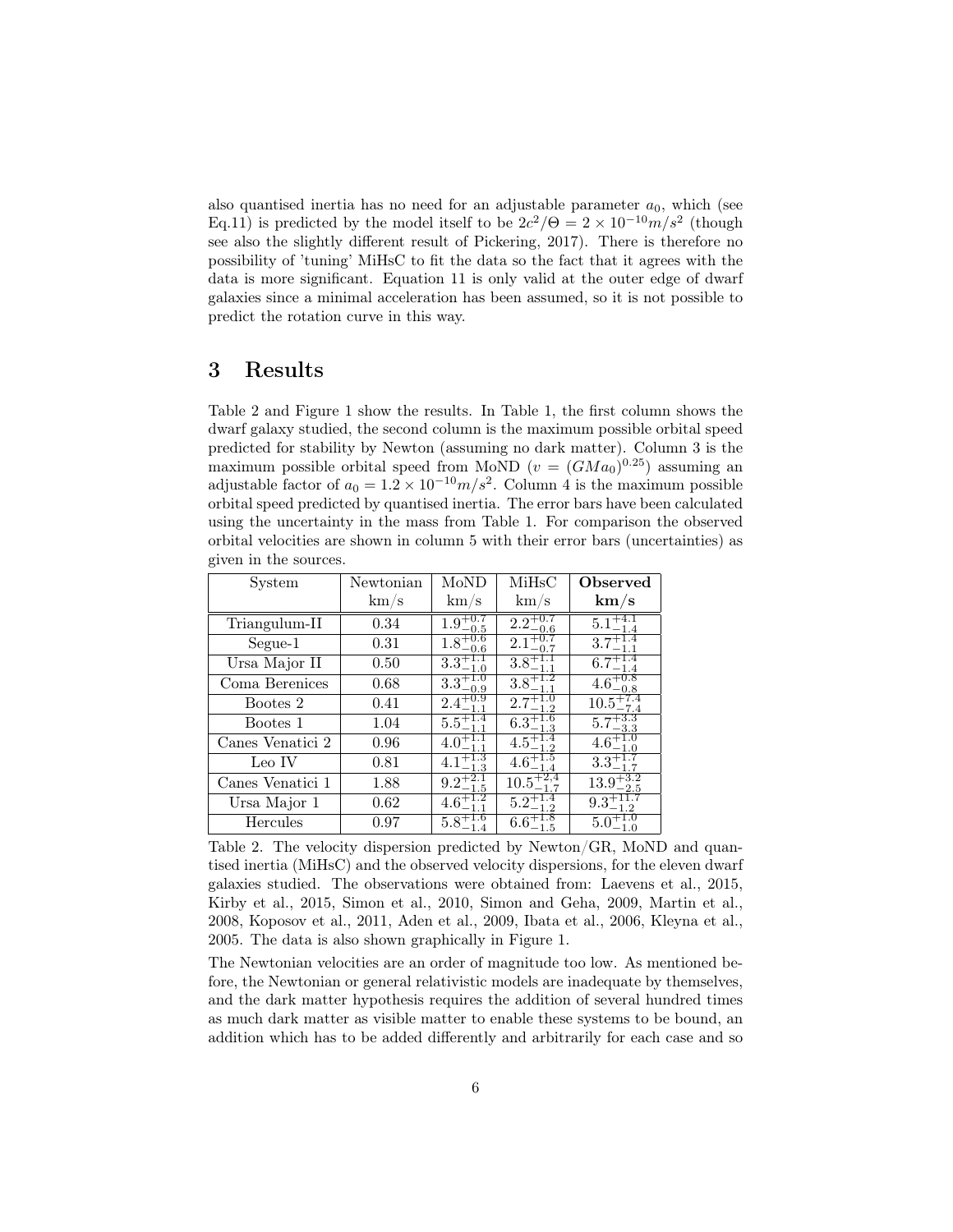is scientifically unsatisfactory.

MoND performs better although it still tends to underpredict the velocity dispersion. It was noted by Angus (2008) that MoND does predict a higher mass/light ratio (or underpredict the velocity) for some dwarfs. A possible reason given for this was an incorrect distance measurement or uncertainties in the structure of the dwarfs. It has also been pointed out that the more tidally-susceptible dwarfs tend to be underpredicted by MoND (McGaugh & Wolf, 2010) so tidal interactions with the Milky Way may be a cause. The more general problem is that MoND relies on an adjustable parameter  $(a_0)$  which is usually set by hand to be  $1.2 \times 10^{-10} m/s^2$  and for which no physical reason is given.

The predictions of quantised inertia (MiHsC) are slightly closer to the data than MoND, and crucially MiHsC achieves this without an adjustable parameter. The root mean squares differences between the predictions and the observations for Newton/GR, MoND and MiHsC are 6.5, 3.6 and 3.2 km/s respectively, so MiHsC performs slightly better than MoND for these cases. MiHsC also requires no tuning and has a single, specific physical model that also predicts anomalies on the laboratory scale, for example, the anomalous behaviour of the emdrive (see eg: White et al., 2016) is predicted by MiHsC (McCulloch, 2015), so it is easier to test for than dark matter or MoND. A good test would also be to look for Unruh radiation in highly accelerated systems.

It is worth mentioning that the MiHsC formula used here (Eq. 11) is identical to the one used by McCulloch (2012) to successfully predict the rotation of dwarf galaxies, spiral galaxies, and galaxy clusters without dark matter.

### 4 Conclusion

Milky Way dwarf satellite galaxies appear to be bound systems, but the orbital motion of their stars is too fast to allow this. The solution of adding dark matter is problematic for dwarfs since hundreds of times more dark matter than visible matter must be added to keep them bound, and the arbitrariness of this process is deeply unsatisfying.

The predictions of the Newtonian/GR, MoND and quantised inertia (MiHsC) theories were tested for eleven dwarf galaxies for which mass and velocity dispersion data were available. Quantised inertia (MiHsC) performed slightly better than MoND in these cases, and has a great advantage over MoND in not needing an adjustable parameter.

### References

Aden, D., et al., 2009. A photometric and spectrospopic study of the new dwarf spheroidal galaxy in Hercules. Astron. & Astrophys., 506, 3, 1147-1168. Angus, G.W., 2008. Dwarf spheroids in MoND. MNRAS, 387, 1481-1488.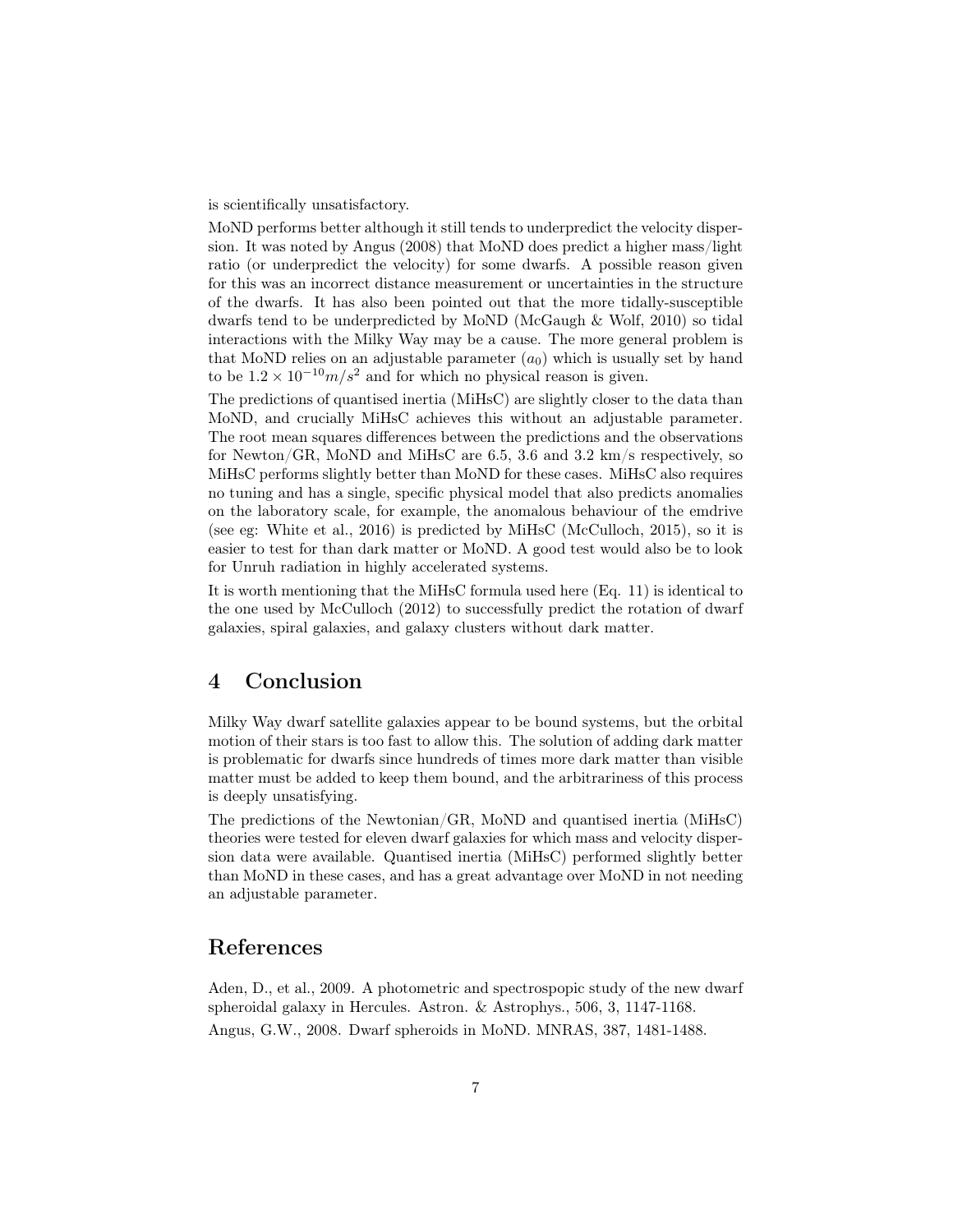Bars, I, J. Terning, 2009. Extra dimensions in space and time. Springer.

Bekenstein, J.D, 2004. Relativistic gravitation theory for the MOND paradigm. Phys. Rev. D., 70, 083509.

Famaey, B. and Binney J., 2005. MNRAS, 363, 603.

Famaey, B. and S.S. McGaugh, 2012. Modified Newtonian dyanamics (MoND): phenomenology and relativistic extensions. Living Rev. Relativity, 15, 10.

Gine, J., and M.E. McCulloch, 2016. Inertial mass from Unruh temperatures. Modern Physics Letters A, 31, 17, 1650107.

Ibata et al., 2006. MNRAS, 373, L70.

Iorio, L., 2008. Constraining MoND with Solar system dynamics. J. Grav. Physics., 2, 1, 26-32.

Kirby, et al., 2015. Triangulum II: possibly a very dense ultra-faint dwarf galaxy. Astrophysics Journal Letters, 814, L7.

Kleyna, J.T., et al., 2005. Ursa Major: a missing low-mass CDM halo? Astrophys. J., 630, L141-L144.

Koposov, S.E., et al., 2011. Accurate stellar kinematics at faint magnitudes: the Bootes-1 dwarf spheroidal galaxy. ApJ, 736: 146.

Laevens, B.P.M., et al., 2015. Astrophysical Journal Letters, 802, L18.

Martin, N.F., J.T.A de Jong, H-W., Rix, 2008. A comprehensive maximum likelihood analysis of the structural properties of fint Milky Way satellites. Astrophys. J., 684, 1075-1092.

McConnachie A.W., and P. Côté, 2010. Revisiting the influence of unidentified binaries on velocity dispersion measurements in ultra-faint stellar systems. Astrophys. J. - Letters., 722, L209-L214.

McCulloch, M.E., 2007. Modelling the Pioneer anomaly as modified inertia. MNRAS, 376, 338-342.

McCulloch, M.E., 2010. Minimum accelerations from quantised inertia, EPL, 90, 29001.

McCulloch, M.E., 2012: Testing quantised inertia on galactic scales. Astrophysics and Space Science, 342, 2, 575-578.

McCulloch, M.E., 2013. Inertia from an asymmetric Casimir effect. EPL, 101, 59001.

McCulloch, M.E., 2015. Testing quantised inertia on the emdrive. EPL, 111, 60005.

McGaugh, S.S. and J Wolf, 2010. Local group dwarf spheroids: correlated deviations from the baryonic Tully-Fisher relation. ApJ, 722, 248-261.

Milgrom, M., 1983. The Astrophysical Journal, 270, 365-370.

Milgrom, M., 1999. Phys. Lett. A., 253, 273.

Pickering, K.A., 2017. The universe as a resonant cavity: a small step towards unification of MoND and MiHsC. AdAp, 1, 2, 247-249.

Rubin, V.C., W.K. Ford, 1970. The Astrophysical Journal, 159, 379.